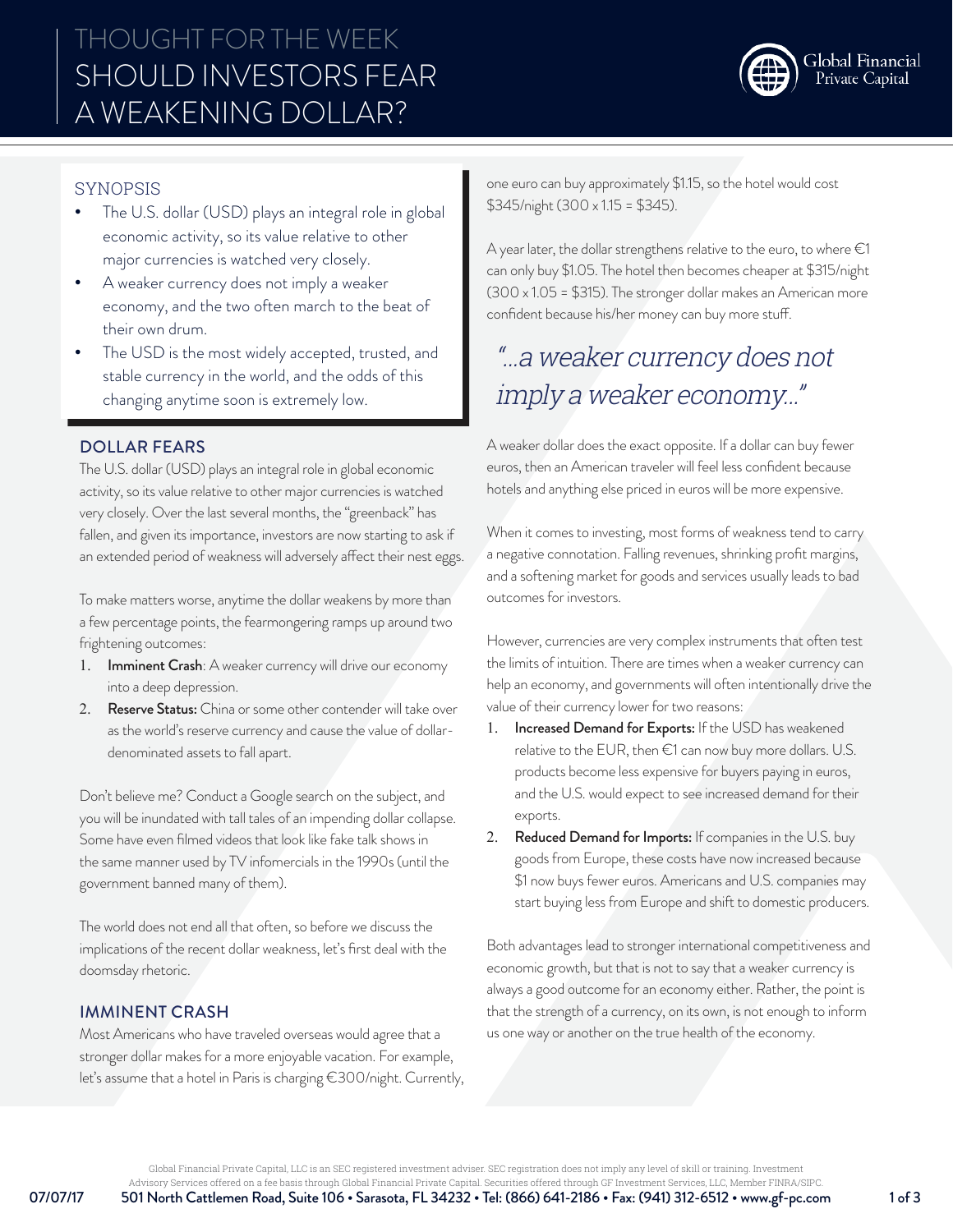

### LOSING RESERVE STATUS

The International Monetary Fund (IMF) is an international organization created back in the 1940s to foster global monetary cooperation, secure financial stability, facilitate international trade, and assist in global economic growth.

The IMF executes its mandate through various services and levels of support for member nations. For example, the IMF is one of Greece's largest creditors, and they have given the country several billions of dollars over the years to help get their economy back on track.

Another function of the IMF is to set recommended guidelines on the use of "reserve currencies" by central banks across the world. A reserve currency is one that is held by governments and institutions in very large quantities to facilitate international transactions. Since the 1940s, the most widely accepted reserve currency has been the U.S. dollar (USD).

They currently recognize five currencies in a basket that is weighted based on their prominence and availability – U.S. dollar, Euro, Chinese renminbi, Japanese yen, and British pound sterling. Most central banks like the Fed and the European Central Bank hold several currencies, but the bulk of their assets are in some combination of these five.

A reserve currency must be both desirable and available, and here is where the doomsayers' prediction fails to hold water. According to the IMF, more than 85% of foreign exchange trading involves the dollar, and nearly all commodities are priced in dollars.

For example, if a company in Malaysia wants to buy a barrel of oil from Saudi Arabia, that transaction will need dollars to complete. Rewriting these contracts and redirecting so much international trade would take time and equal trust in a replacement currency.

Regarding availability, the USD currently represents 64% of all known central bank foreign exchange reserves. The next closest is the euro at 19%, so there is nowhere near enough euro in circulation, let alone any other currency, to replace the total value of dollars held.

China is even lower. The renminbi accounts for around 5% of international trade and less than 3% of central bank reserves. Given China's blatant manipulation and strict currency controls, it's virtually impossible to envision how they could gain any real traction, let alone supplant dollar anytime soon.

Simply put, it took the U.S. several decades to create the level of trust and availability needed to become the world's reserve currency, and there is little chance this will change anytime soon.

# IMPLICATIONS FOR INVESTORS

Now that the fearmongering has been put to rest, let's address what has been driving the value of the dollar down this year.

The first culprit has been expectations from investors that the global economy is improving. Foreign investors desperate for returns had invested heavily in the U.S. since the end of the financial crisis, and it appears that many are now packing their bags and heading home.

As they sell their dollar-denominated investments, they must then convert those dollars into their home currency, and this increases the supply of dollars available on the open market. Rising supply leads to lower prices, so the value of the dollar falls.

The second is lower expectations around President Trump's ability to push his economic agenda through Congress. His policies are expected to stimulate the economy, so if they were to go away, this could weaken the demand for dollars.

While both make for good banter amongst the pundits on television, they are far too myopic for long-term investors to lose sleep over for three reasons:

- 1. The Trend: Trends matter far more than data points, and the trend for the past six years has been an indisputable bull market for the dollar, where it has strengthened nicely alongside our economic recovery.
- 2. Home Bias: Portfolios tend to have a "home bias," which means that the bulk of the investments are in the investor's home currency. Since most U.S. investors' expenses are paid in dollars, the need to manage foreign currency risk is lower.
- 3. Natural Hedge: A properly diversified portfolio should create a natural hedge, where the impact of currencies diminishes over time. For example, if the euro strengthened versus the yen, a portfolio's European allocation should offset a portion of its Japan exposure.

Global Financial Private Capital, LLC is an SEC registered investment adviser. SEC registration does not imply any level of skill or training. Investment